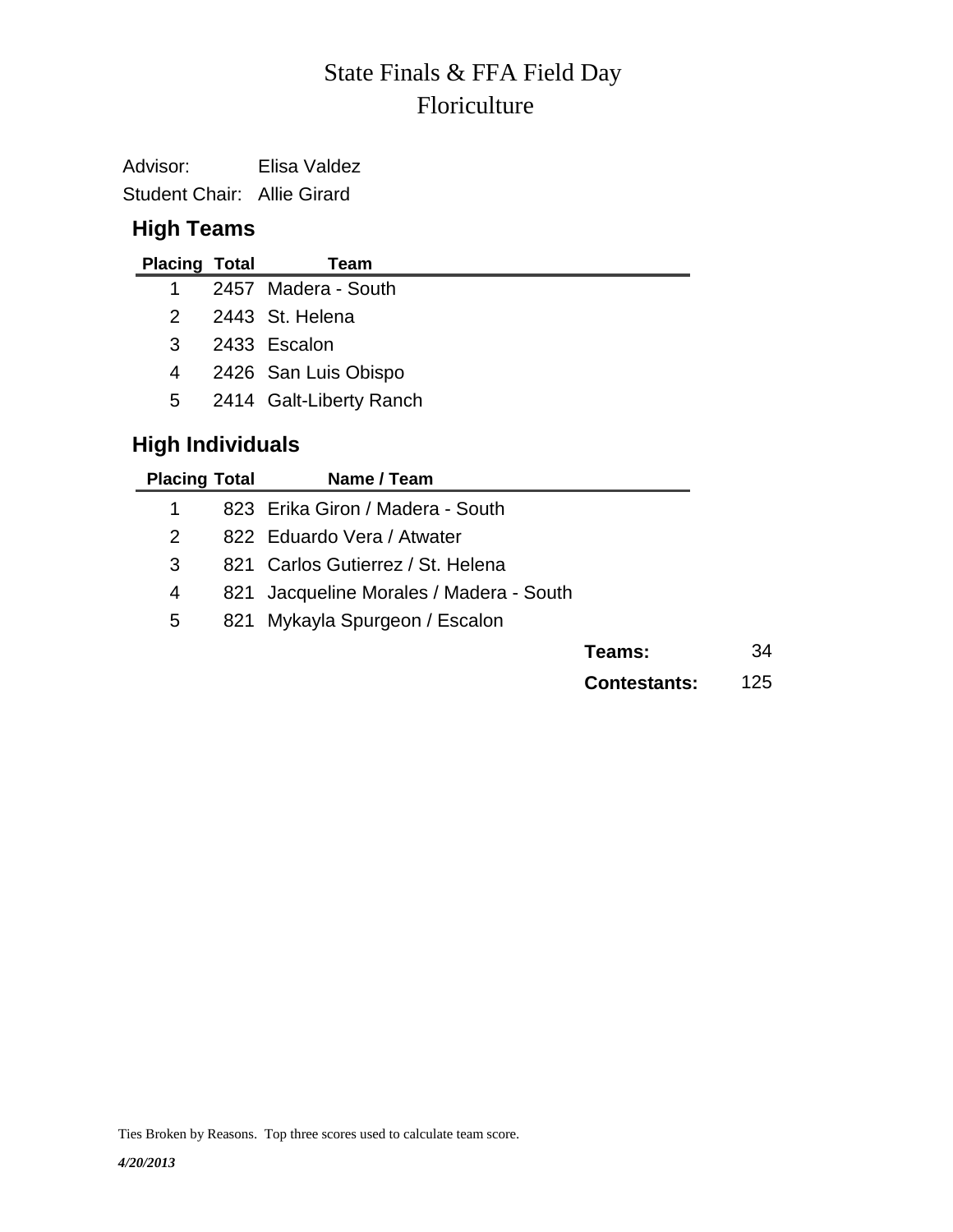|                               | Cut<br>$\mathbf{1}$ | Cut<br>$\overline{2}$ | Cut<br>Flowers Flowers Flowers<br>3 | Flowerin Foliage<br>g Plants | Plants | Floral<br>Design | Flower<br>ID   | Potted<br>Plant ID | Tool<br>Mat ID | Const | Const | Corsage Arrange Reasons Reasons<br>Foliage | Floral<br>Design | Tie | Total          | Place          |
|-------------------------------|---------------------|-----------------------|-------------------------------------|------------------------------|--------|------------------|----------------|--------------------|----------------|-------|-------|--------------------------------------------|------------------|-----|----------------|----------------|
| <b>Altaville - Bret Harte</b> |                     |                       |                                     |                              |        |                  |                |                    |                |       |       |                                            |                  |     | 2248           | 11             |
| Emma Hampton                  | 48                  | 50                    | 44                                  | 45                           | 50     | 50               | 80             | 72                 | 76             | 71    | 70    | 40                                         | 43               | 83  | 739 *          | 56             |
| Mariah Mercado                | 27                  | 50                    | 48                                  | 49                           | 46     | 42               | 60             | 76                 | 92             | 78    | 70    | 40                                         | 30               | 70  | 708            | 79             |
| Megan Borzone                 | 31                  | 49                    | 44                                  | 29                           | 46     | 50               | 84             | 64                 | 92             | 77    | 80    | 40                                         | 48               | 88  | 734 *          | 62             |
| Paige Crowe                   | 50                  | 50                    | 45                                  | 49                           | 46     | 50               | 76             | 80                 | 88             | 81    | 75    | 40                                         | 45               | 85  | 775            | 35             |
| <b>Arbuckle - Pierce</b>      |                     |                       |                                     |                              |        |                  |                |                    |                |       |       |                                            |                  |     | 1791           | 32             |
| Kathleen Sumner               | 38                  | 32                    | 47                                  | 43                           | 44     | 48               | 24             | 8                  | 52             | 58    | 83    | 32                                         | 34               | 66  | 543            | 122            |
| Mar Haro                      | 31                  | 50                    | 49                                  | 49                           | 46     | 47               | 32             | 4                  | 72             | 68    | 80    | 38                                         | 35               | 73  | 601            | 112<br>$\star$ |
| Maria Orduno                  | 38                  | 41                    | 50                                  | 45                           | 50     | 47               | 28             | 16                 | 68             | 75    | 65    | 42                                         | 40               | 82  | 605            | $*111$         |
| Mary Marsh                    | 39                  | 37                    | 32                                  | 28                           | 34     | 23               | 44             | 44                 | 88             | 67    | 80    | 39                                         | 30               | 69  |                | 585 * 114      |
| <b>Atwater</b>                |                     |                       |                                     |                              |        |                  |                |                    |                |       |       |                                            |                  |     | 2411           | Z              |
| <b>Caresse Wilson-Cott</b>    | 50                  | 50                    | 45                                  | 49                           | 49     | 50               | 80             | 84                 | 80             | 68    | 90    | 43                                         | 50               | 93  | 788            | 26             |
| Eduardo Vera                  | 48                  | 50                    | 45                                  | 50                           | 49     | 50               | 76             | 96                 | 88             | 82    | 90    | 49                                         | 49               | 98  | 822 *          | 2              |
| Joanna Castro                 | 46                  | 50                    | 45                                  | 49                           | 47     | 50               | 72             | 92                 | 92             | 76    | 95    | 40                                         | 47               | 87  | 801<br>$\star$ | 20             |
| Karla Nuno                    | 39                  | 46                    | 40                                  | 42                           | 47     | 50               | 76             | 80                 | 92             | 67    | 90    | 39                                         | 48               | 87  | 756            | 44             |
| <b>Bakersfield - North</b>    |                     |                       |                                     |                              |        |                  |                |                    |                |       |       |                                            |                  |     | 2182           | <u>19</u>      |
| <b>Holley Shugart</b>         | 33                  | 49                    | 46                                  | 29                           | 49     | 48               | 68             | 60                 | 92             | 69    | 75    | 46                                         | 40               | 86  | 704 *          | 83             |
| Mikaila Swetalla              | 46                  | 46                    | 40                                  | 45                           | 44     | 50               | 60             | 72                 | 92             | 74    | 75    | 37                                         | 49               | 86  | 730*           | 68             |
| Olivia Velo                   | 38                  | 44                    | 40                                  | 45                           | 46     | 50               | 64             | 60                 | 88             | 63    | 75    | 41                                         | 43               | 84  | 697            | 84             |
| Sheron McDonald               | 48                  | 46                    | 45                                  | 49                           | 46     | 50               | 72             | 80                 | 80             | 59    | 80    | 43                                         | 50               | 93  |                | 748 * 48       |
| <b>Bakersfield</b>            |                     |                       |                                     |                              |        |                  |                |                    |                |       |       |                                            |                  |     | 2008           | 29             |
| <b>Emily Ortega</b>           | 50                  | 32                    | 45                                  | 45                           | 35     | 47               | $\overline{4}$ | 8                  | $\overline{4}$ | 55    | 70    | 35                                         | 34               | 69  |                | 464 * 125      |
| 4/20/2013                     |                     |                       |                                     |                              |        |                  |                |                    |                |       |       |                                            |                  |     |                | Page 1 of 8    |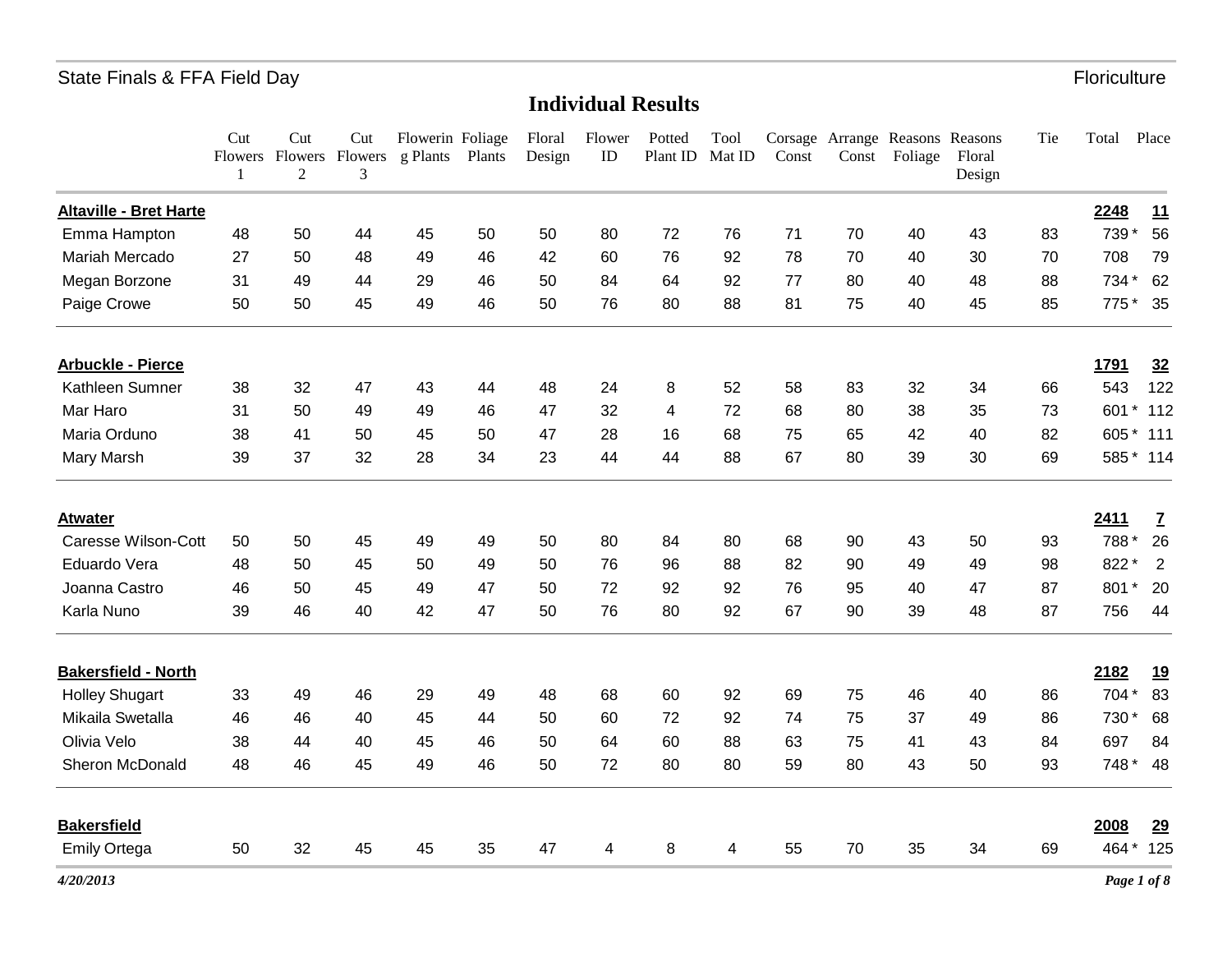|                                | Cut | Cut<br>Flowers Flowers<br>$\overline{2}$ | Cut<br>Flowers<br>3 | Flowerin Foliage<br>g Plants | Plants | Floral<br>Design | Flower<br>ID | Potted<br>Plant ID | Tool<br>Mat ID | $\mathop{\mathsf{Const}}$ | Const | Corsage Arrange Reasons Reasons<br>Foliage | Floral<br>Design | Tie | Total          | Place           |
|--------------------------------|-----|------------------------------------------|---------------------|------------------------------|--------|------------------|--------------|--------------------|----------------|---------------------------|-------|--------------------------------------------|------------------|-----|----------------|-----------------|
| Sugei Ortiz                    | 50  | 50                                       | 48                  | 49                           | 47     | 47               | 68           | 80                 | 92             | 78                        | 85    | 47                                         | 45               | 92  | 786*           | 27              |
| Viridiana Castro               | 38  | 48                                       | 45                  | 49                           | 39     | 47               | 76           | 92                 | 88             | 74                        | 80    | 40                                         | 42               | 82  | 758 *          | 43              |
| <b>Caruthers</b>               |     |                                          |                     |                              |        |                  |              |                    |                |                           |       |                                            |                  |     | 2361           | $\underline{8}$ |
| <b>Alexis Ramirez</b>          | 42  | 49                                       | 45                  | 45                           | 47     | 50               | 76           | 84                 | 84             | 76                        | 95    | 39                                         | 44               | 83  | 776            | 34              |
| Angela Valdez                  | 50  | 50                                       | 48                  | 49                           | 47     | 47               | 76           | 64                 | 88             | 86                        | 95    | 47                                         | 45               | 92  | 792 *          | 24              |
| Arianna Mendoza                | 50  | 49                                       | 50                  | 41                           | 42     | 48               | 76           | 76                 | 88             | 65                        | 90    | 38                                         | 45               | 83  | 758            | 42              |
| <b>Lindsey Gilmore</b>         | 45  | 46                                       | 48                  | 49                           | 50     | 47               | 76           | 80                 | 76             | 83                        | 98    | 50                                         | 45               | 95  | 793*           | 21              |
| <b>Ceres - Central Valley</b>  |     |                                          |                     |                              |        |                  |              |                    |                |                           |       |                                            |                  |     | 2237           | <u>13</u>       |
| Alexandra Moreno               | 40  | 46                                       | 48                  | 49                           | 44     | 50               | 68           | 56                 | 76             | 67                        | 90    | 37                                         | 43               | 80  | $714*$         | 77              |
| <b>Ernesto Cuevas</b>          | 35  | 46                                       | 32                  | 50                           | 42     | 48               | 8            | 40                 | 52             | 68                        | 68    | 34                                         | 34               | 68  | 557            | 120             |
| <b>Vincent Avila</b>           | 50  | 49                                       | 48                  | 49                           | 49     | 50               | 64           | 76                 | 88             | 70                        | 90    | 40                                         | 39               | 79  | 762            | 38              |
| <b>Wynter Brutenas</b>         | 42  | 44                                       | 45                  | 49                           | 47     | 48               | 64           | 80                 | 80             | 77                        | 95    | 47                                         | 43               | 90  | 761 *          | 39              |
| <b>Escalon</b>                 |     |                                          |                     |                              |        |                  |              |                    |                |                           |       |                                            |                  |     | 2433           | $\overline{3}$  |
| Jessica Koller                 | 48  | 49                                       | 45                  | 45                           | 42     | 50               | 88           | 92                 | 92             | 72                        | 95    | 41                                         | 49               | 90  | 808*           | 15              |
| Katelyn Donelli                | 45  | 48                                       | 45                  | 49                           | 49     | 50               | 88           | 96                 | 92             | 70                        | 85    | 39                                         | 48               | 87  | 804*           | 17              |
| Logan LaRossa                  | 48  | 50                                       | 45                  | 49                           | 46     | 50               | 72           | 92                 | 84             | 72                        | 80    | 45                                         | 46               | 91  | 779            | 32              |
| Mykayla Spurgeon               | 50  | 50                                       | 45                  | 45                           | 47     | 50               | 88           | 92                 | 92             | 85                        | 92    | 43                                         | 42               | 85  | 821<br>$\star$ | 5               |
| <b>Escondido - San Pasqual</b> |     |                                          |                     |                              |        |                  |              |                    |                |                           |       |                                            |                  |     | 2104           | 26              |
| Dakota Paulson                 | 29  | 49                                       | 45                  | 49                           | 48     | 42               | 36           | 16                 | 76             | 70                        | 70    | 40                                         | 38               | 78  | 608            | 110             |
| <b>Jack Wheelock</b>           | 46  | 44                                       | 48                  | 49                           | 47     | 50               | 84           | 24                 | 48             | 60                        | 60    | 40                                         | 39               | 79  | 639<br>*       | 105             |
| <b>Terra Monteiro</b>          | 50  | 50                                       | 45                  | 41                           | 47     | 50               | 88           | 84                 | 84             | 81                        | 80    | 38                                         | 42               | 80  | 780*           | 31              |
| Vanessa Morgan                 | 50  | 48                                       | 49                  | 29                           | 50     | 48               | 76           | 40                 | 72             | 51                        | 95    | 39                                         | 38               | 77  | 685*           | 89              |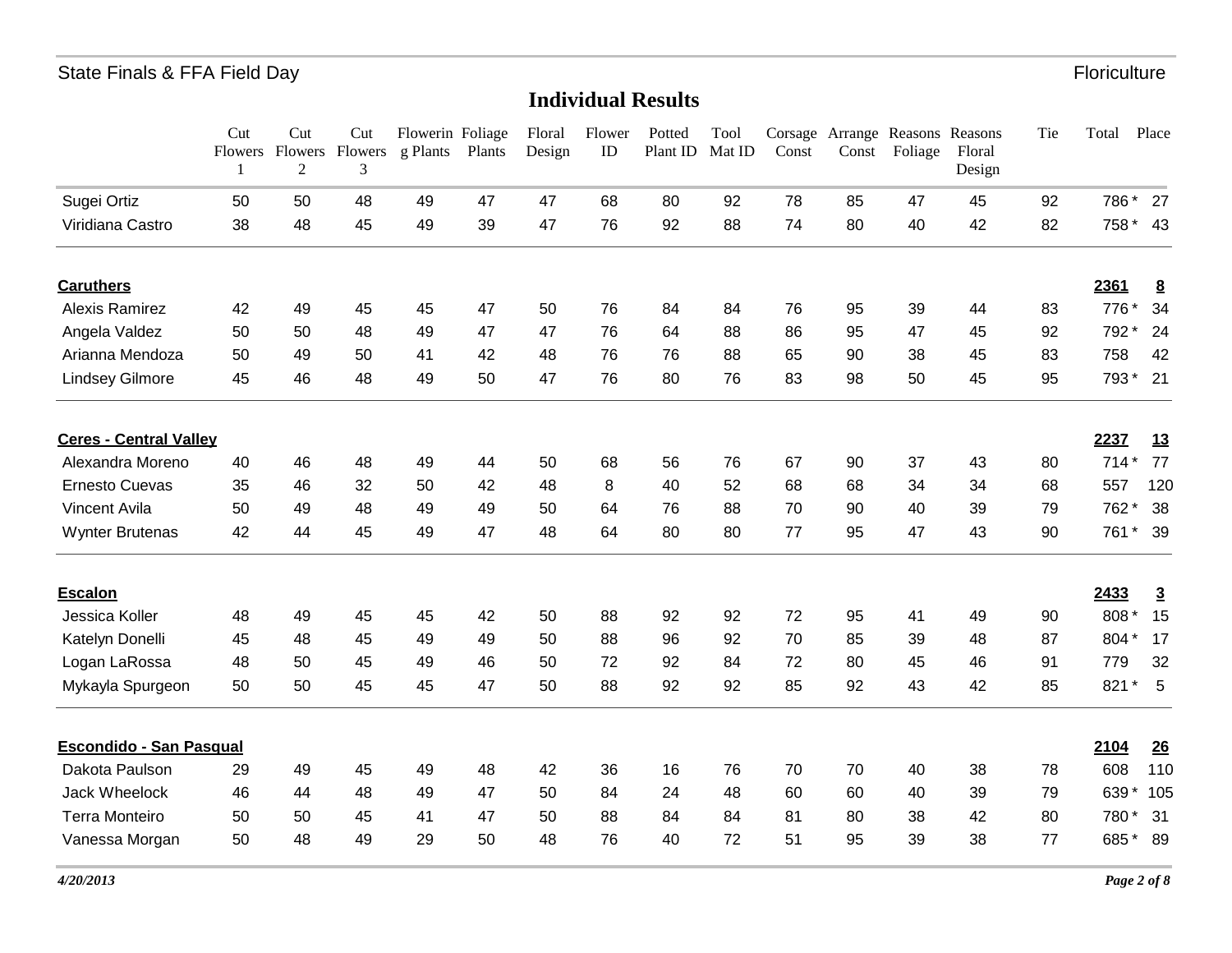|                           | Cut<br>1 | Cut<br>$\mathfrak{2}$ | Cut<br>Flowers Flowers Flowers<br>3 | Flowerin Foliage<br>g Plants | Plants | Floral<br>Design | Flower<br>ID | Potted<br>Plant ID | Tool<br>Mat ID | Const | Const | Corsage Arrange Reasons Reasons<br>Foliage | Floral<br>Design | Tie | Total          | Place           |
|---------------------------|----------|-----------------------|-------------------------------------|------------------------------|--------|------------------|--------------|--------------------|----------------|-------|-------|--------------------------------------------|------------------|-----|----------------|-----------------|
| <b>Escondido</b>          |          |                       |                                     |                              |        |                  |              |                    |                |       |       |                                            |                  |     | 2129           | 24              |
| <b>Bronti Hall</b>        | 50       | 32                    | 45                                  | 45                           | 48     | 43               | 56           | 28                 | 88             | 67    | 85    | 35                                         | 38               | 73  | 660            | 100             |
| Jensyn Blaze              | 50       | 28                    | 48                                  | 49                           | 42     | 48               | 80           | 64                 | 92             | 70    | 90    | 41                                         | 38               | 79  | 740*           | 54              |
| Julia Martinez            | 38       | 44                    | 45                                  | 49                           | 47     | 50               | 76           | 56                 | 84             | 68    | 90    | 37                                         | 41               | 78  | 725 *          | 72              |
| Sarah Hawkins             | 28       | 50                    | 48                                  | 49                           | 46     | 50               | 52           | 20                 | 84             | 71    | 90    | 35                                         | 41               | 76  | 664* 96        |                 |
| Eureka                    |          |                       |                                     |                              |        |                  |              |                    |                |       |       |                                            |                  |     | 2220           | <u>15</u>       |
| Kara Kline                | 50       | 37                    | 48                                  | 49                           | 49     | 50               | 64           | 68                 | 76             | 82    | 85    | 45                                         | 48               | 93  | 751<br>$\star$ | 46              |
| Monique Cox-Lovel         | 32       | 49                    | 40                                  | 49                           | 44     | 50               | 88           | 84                 | 88             | 69    | 80    | 40                                         | 40               | 80  | 753*           | 45              |
| <b>Tessa Zwerdling</b>    | 31       | 49                    | 47                                  | 45                           | 48     | 47               | 60           | 76                 | 92             | 62    | 85    | 39                                         | 35               | 74  | 716 * 76       |                 |
| <b>Firebaugh</b>          |          |                       |                                     |                              |        |                  |              |                    |                |       |       |                                            |                  |     | 2020           | 28              |
| Alfredo Rodriguez         | 50       | 46                    | 45                                  | 50                           | 42     | 42               | 68           | 80                 | 84             | 78    | 70    | 34                                         | 25               | 59  | $714*$         | 78              |
| Betsy Lanuza              | 42       | 32                    | 45                                  | 49                           | 49     | 50               | 40           | 32                 | 72             | 56    | 85    | 40                                         | 27               | 67  | 619            | 108             |
| Jackie Arreygue           | 31       | 46                    | 45                                  | 50                           | 50     | 47               | 64           | 36                 | 64             | 59    | 80    | 34                                         | 32               | 66  | 638*           | 106             |
| Yadira Aguilar            | 50       | 46                    | 49                                  | 45                           | 34     | 43               | 52           | 68                 | 76             | 69    | 75    | 34                                         | 27               | 61  | 668 * 95       |                 |
| <b>Galt-Liberty Ranch</b> |          |                       |                                     |                              |        |                  |              |                    |                |       |       |                                            |                  |     | 2414           | $\overline{5}$  |
| Annelise Wipfli           | 48       | 49                    | 45                                  | 45                           | 49     | 50               | 80           | 92                 | 92             | 73    | 85    | 47                                         | 50               | 97  | 805*           | 16              |
| Elisha Richards           | 50       | 50                    | 45                                  | 49                           | 47     | 48               | 76           | 92                 | 88             | 81    | 98    | 48                                         | 44               | 92  | 816*           | 8 <sup>8</sup>  |
| Maycee Cuevas             | 50       | 50                    | 44                                  | 49                           | 50     | 47               | 76           | 92                 | 92             | 73    | 85    | 43                                         | 42               | 85  | 793 * 23       |                 |
| <b>Hanford</b>            |          |                       |                                     |                              |        |                  |              |                    |                |       |       |                                            |                  |     | 2411           | $6\overline{6}$ |
| <b>Ashley Silva</b>       | 50       | 49                    | 45                                  | 49                           | 47     | 50               | 76           | 96                 | 92             | 71    | 100   | 47                                         | 47               | 94  | 819            | 6               |
| Mekayla Karsten           | 50       | 50                    | 45                                  | 49                           | 47     | 50               | 84           | 96                 | 92             | 76    | 70    | 44                                         | 50               | 94  | 803* 18        |                 |
| 4/20/2013                 |          |                       |                                     |                              |        |                  |              |                    |                |       |       |                                            |                  |     | Page 3 of 8    |                 |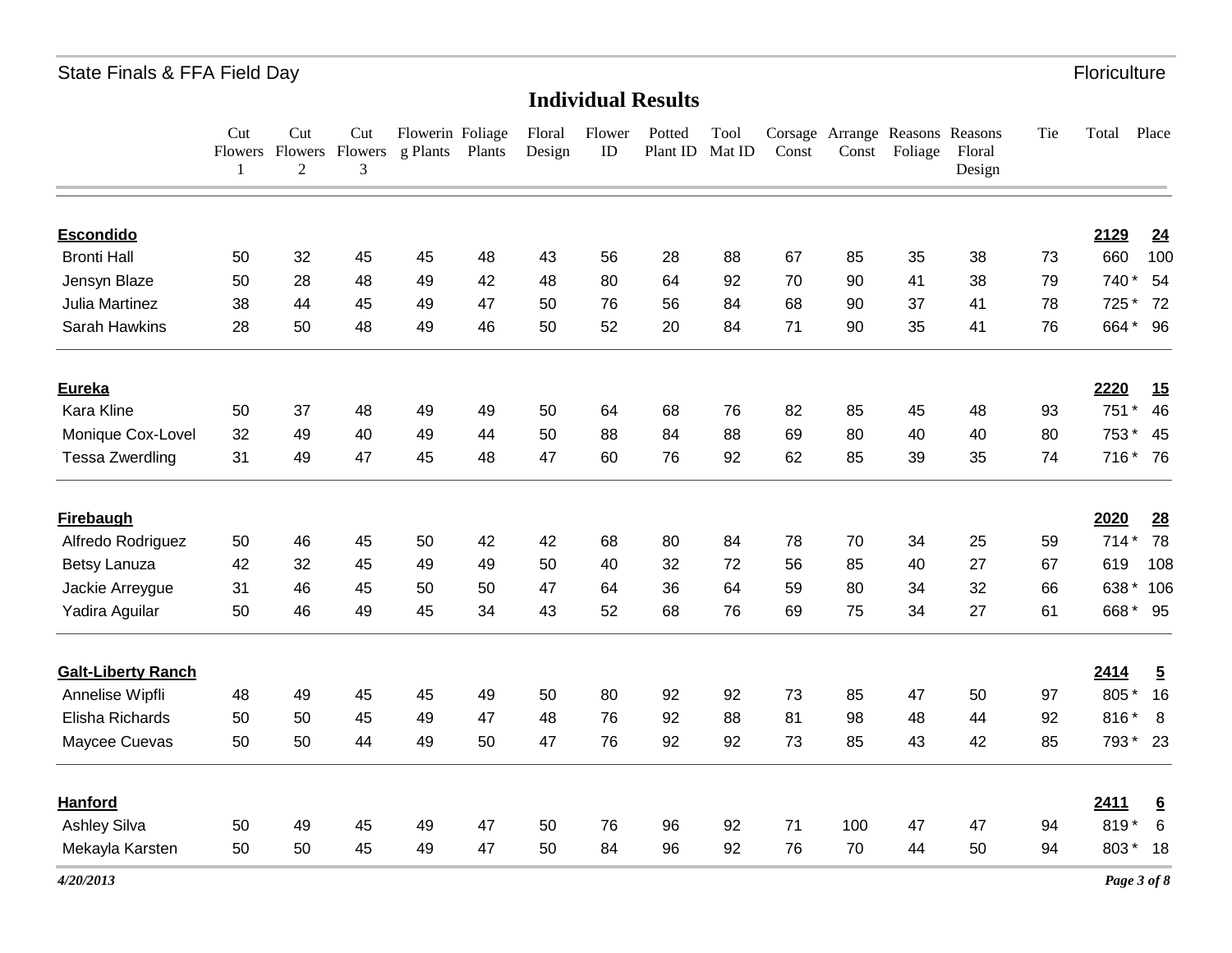## **Individual Results**

|                                    | Cut<br>$\mathbf{1}$ | Cut<br>Flowers Flowers Flowers<br>$\overline{2}$ | Cut<br>3 | Flowerin Foliage<br>g Plants Plants |    | Floral<br>Design | Flower<br>ID | Potted<br>Plant ID | Tool<br>Mat ID | Const |    | Corsage Arrange Reasons Reasons<br>Const Foliage | Floral<br>Design | Tie | Total | Place     |
|------------------------------------|---------------------|--------------------------------------------------|----------|-------------------------------------|----|------------------|--------------|--------------------|----------------|-------|----|--------------------------------------------------|------------------|-----|-------|-----------|
| Savanna Eaton                      | 46                  | 41                                               | 48       | 45                                  | 47 | 50               | 84           | 84                 | 88             | 65    | 95 | 47                                               | 49               | 96  |       | 789 * 25  |
| <b>Lancaster - Antelope Valley</b> |                     |                                                  |          |                                     |    |                  |              |                    |                |       |    |                                                  |                  |     | 2144  | 22        |
| <b>Briana Leary</b>                | 42                  | 50                                               | 45       | 45                                  | 47 | 47               | 48           | 20                 | 76             | 67    | 80 | 40                                               | 36               | 76  | 643   | 103       |
| Leslie Cruz                        | 31                  | 46                                               | 45       | 50                                  | 50 | 47               | 56           | 52                 | 76             | 72    | 90 | 39                                               | 28               | 67  | 682*  | 91        |
| Mikayla Scales                     | 48                  | 50                                               | 45       | 49                                  | 47 | 50               | 60           | 52                 | 80             | 73    | 90 | 36                                               | 44               | 80  | 724   | 73        |
| Morgan Jones                       | 42                  | 48                                               | 40       | 45                                  | 44 | 42               | 64           | 84                 | 92             | 62    | 90 | 45                                               | 40               | 85  | 738 * | 58        |
| <b>Livingston</b>                  |                     |                                                  |          |                                     |    |                  |              |                    |                |       |    |                                                  |                  |     | 1952  | 30        |
| <b>Hayley Randall</b>              | 33                  | 37                                               | 45       | 45                                  | 48 | 42               | 52           | 24                 | 48             | 75    | 65 | 37                                               | 35               | 72  | 586*  | 113       |
| Jalisa Baltazar                    | 38                  | 41                                               | 40       | 49                                  | 42 | 47               | 56           | 60                 | 92             | 66    | 98 | 36                                               | 40               | 76  | 705*  | 81        |
| Liliana Hernandez                  | 31                  | 44                                               | 38       | 45                                  | 42 | 40               | 24           | 12                 | 56             | 80    | 85 | 39                                               | 30               | 69  | 566   | 118       |
| Valeria Moreno                     | 48                  | 44                                               | 43       | 49                                  | 42 | 47               | 52           | 44                 | 84             | 62    | 80 | 36                                               | 30               | 66  |       | 661 * 98  |
| Lodi - Tokay                       |                     |                                                  |          |                                     |    |                  |              |                    |                |       |    |                                                  |                  |     | 2129  | 25        |
| <b>Emily Schneider</b>             | 46                  | 50                                               | 45       | 49                                  | 50 | 50               | 60           | 60                 | 92             | 73    | 90 | 45                                               | 40               | 85  | 750*  | 47        |
| <b>Hailey Basel</b>                | 48                  | 50                                               | 48       | 49                                  | 44 | 50               | 60           | 64                 | 88             | 70    | 90 | 39                                               | 48               | 87  | 748*  | 49        |
| Yesenia Mendoza                    | 40                  | 50                                               | 45       | 50                                  | 50 | 50               | 52           | 56                 | 84             | 69    | 85 | 0                                                | $\pmb{0}$        | 0   |       | 631 * 107 |
| <u>Lodi</u>                        |                     |                                                  |          |                                     |    |                  |              |                    |                |       |    |                                                  |                  |     | 2189  | <u>18</u> |
| Jane Gwerder                       | 50                  | 50                                               | 45       | 41                                  | 49 | 50               | 64           | 68                 | 72             | 69    | 85 | 43                                               | 40               | 83  | 726 * | 71        |
| Jessica Strootman                  | 38                  | 44                                               | 45       | 49                                  | 46 | 47               | 56           | 76                 | 88             | 59    | 90 | 45                                               | 48               | 93  | 731 * | 66        |
| Madison Machado                    | 44                  | 46                                               | 34       | 50                                  | 49 | 50               | 56           | 64                 | 76             | 66    | 65 | 44                                               | 50               | 94  | 694   | 86        |
| Samantha Smith                     | 31                  | 49                                               | 45       | 49                                  | 44 | 47               | 76           | 80                 | 88             | 70    | 75 | 40                                               | 38               | 78  | 732 * | 65        |
|                                    |                     |                                                  |          |                                     |    |                  |              |                    |                |       |    |                                                  |                  |     |       |           |

**Los Molinos 2148 21**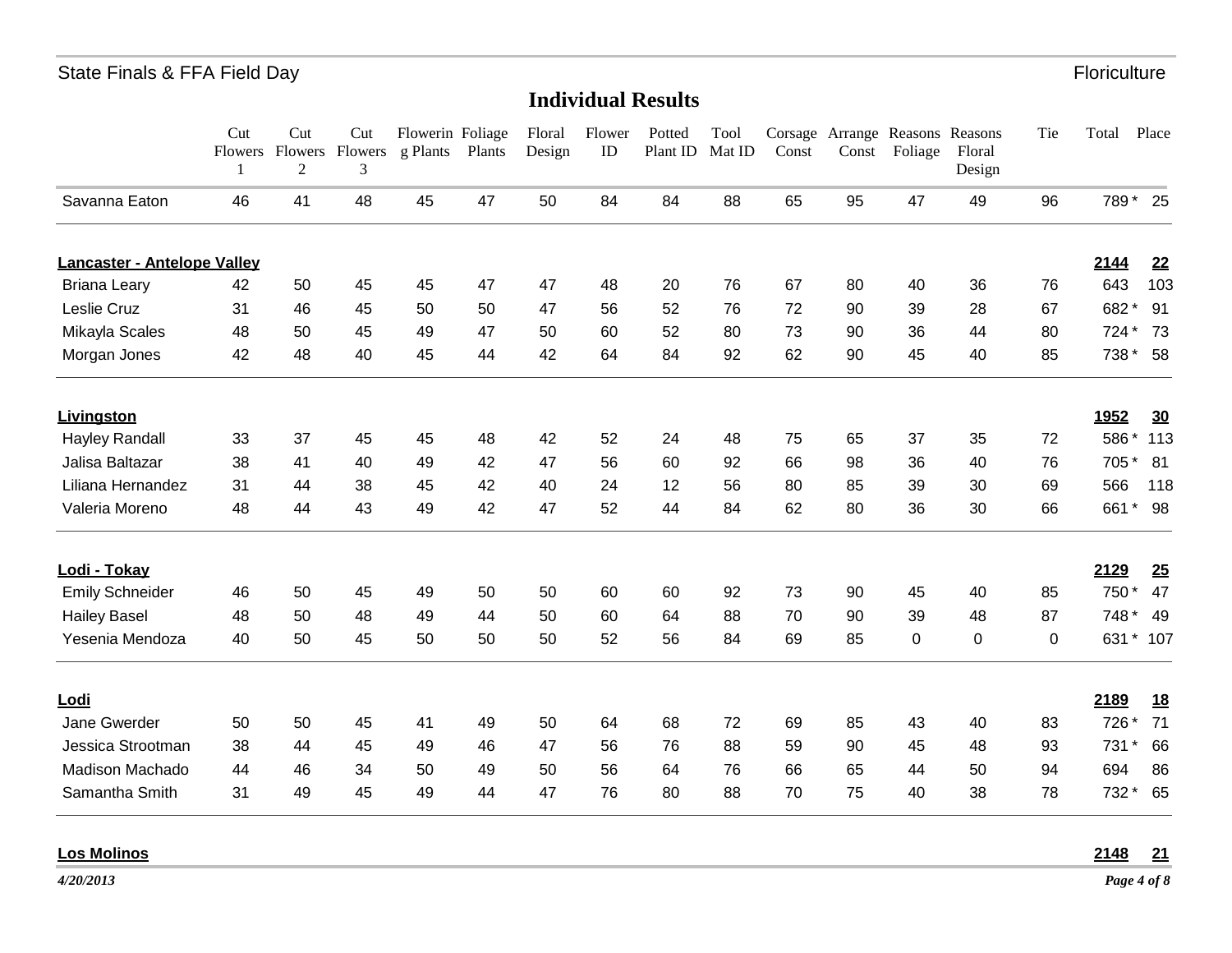|                                 | Cut | Cut<br>Flowers Flowers Flowers<br>$\overline{2}$ | Cut<br>3 | Flowerin Foliage<br>g Plants | Plants | Floral<br>Design | Flower<br>ID | Potted<br>Plant ID | Tool<br>Mat ID | Const | Const | Corsage Arrange Reasons Reasons<br>Foliage | Floral<br>Design | Tie | Total | Place                    |
|---------------------------------|-----|--------------------------------------------------|----------|------------------------------|--------|------------------|--------------|--------------------|----------------|-------|-------|--------------------------------------------|------------------|-----|-------|--------------------------|
| Alondra Ocampo                  | 40  | 46                                               | 45       | 34                           | 47     | 50               | 72           | 72                 | 88             | 60    | 75    | 39                                         | 37               | 76  | 705*  | 82                       |
| <b>Chantal Narez</b>            | 48  | 45                                               | 45       | 49                           | 42     | 47               | 52           | 20                 | 60             | 70    | 85    | 43                                         | 42               | 85  | 648   | 101                      |
| <b>Clarivel Castillo</b>        | 38  | 46                                               | 45       | 45                           | 49     | 50               | 64           | 12                 | 68             | 62    | 95    | 40                                         | 46               | 86  | 660*  | 99                       |
| Sierra Hancock                  | 32  | 45                                               | 48       | 49                           | 50     | 50               | 76           | 88                 | 92             | 78    | 80    | 47                                         | 48               | 95  | 783*  | 29                       |
| Madera - South                  |     |                                                  |          |                              |        |                  |              |                    |                |       |       |                                            |                  |     | 2457  | 1                        |
| Brenda Espinoza                 | 38  | 50                                               | 45       | 49                           | 46     | 50               | 80           | 92                 | 92             | 79    | 98    | 45                                         | 49               | 94  | 813*  | 12                       |
| Erika Giron                     | 49  | 50                                               | 45       | 49                           | 46     | 48               | 88           | 92                 | 92             | 86    | 95    | 43                                         | 40               | 83  | 823*  | $\mathbf 1$              |
| Jacqueline Morales              | 50  | 46                                               | 45       | 50                           | 49     | 50               | 88           | 92                 | 76             | 83    | 99    | 44                                         | 49               | 93  | 821   | $\ast$<br>$\overline{4}$ |
| Rosita Galindo                  | 46  | 50                                               | 45       | 49                           | 50     | 50               | 88           | 88                 | 88             | 73    | 90    | 48                                         | 46               | 94  | 811   | 13                       |
| <b>Merced</b>                   |     |                                                  |          |                              |        |                  |              |                    |                |       |       |                                            |                  |     | 2137  | 23                       |
| Andrea Bernardo                 | 32  | 44                                               | 45       | 36                           | 49     | 46               | 84           | 84                 | 84             | 73    | 70    | 43                                         | 43               | 86  | 733   | 63                       |
| <b>Bailey Lawrence</b>          | 33  | 48                                               | 50       | 49                           | 50     | 50               | 56           | 48                 | 76             | 70    | 70    | 44                                         | 41               | 85  | 685   | $\star$<br>88            |
| Carolina Veliz                  | 46  | 50                                               | 48       | 49                           | 39     | 40               | 72           | 76                 | 92             | 65    | 65    | 39                                         | 38               | 77  | 719*  | 75                       |
| <b>Modesto - Grace M. Davis</b> |     |                                                  |          |                              |        |                  |              |                    |                |       |       |                                            |                  |     | 1092  | 34                       |
| Kaila Kinkade                   | 31  | 32                                               | 50       | 45                           | 46     | 50               | 28           | 12                 | 44             | 39    | 70    | 32                                         | 40               | 72  |       | 519 * 124                |
| Savannah Descovich              | 28  | 44                                               | 44       | 49                           | 48     | 47               | 16           | 8                  | 60             | 66    | 75    | 43                                         | 45               | 88  |       | 573 * 117                |
| <b>Modesto High</b>             |     |                                                  |          |                              |        |                  |              |                    |                |       |       |                                            |                  |     | 2339  | $\overline{\mathbf{3}}$  |
| Alejandra Balle                 | 42  | 44                                               | 45       | 49                           | 46     | 50               | 80           | 84                 | 76             | 66    | 98    | 38                                         | 41               | 79  | 759 * | 40                       |
| <b>Annie Martinez</b>           | 48  | 49                                               | 45       | 49                           | 41     | 47               | 76           | 84                 | 88             | 77    | 95    | 39                                         | 40               | 79  | 778 * | 33                       |
| Haley Isaaeson                  | 48  | 49                                               | 40       | 45                           | 42     | 50               | 88           | 88                 | 92             | 79    | 95    | 39                                         | 47               | 86  | 802*  | 19                       |
| Stefanie Zepeda                 | 31  | 50                                               | 45       | 45                           | 47     | 50               | 76           | 80                 | 84             | 65    | 95    | 43                                         | 32               | 75  | 743   | 53                       |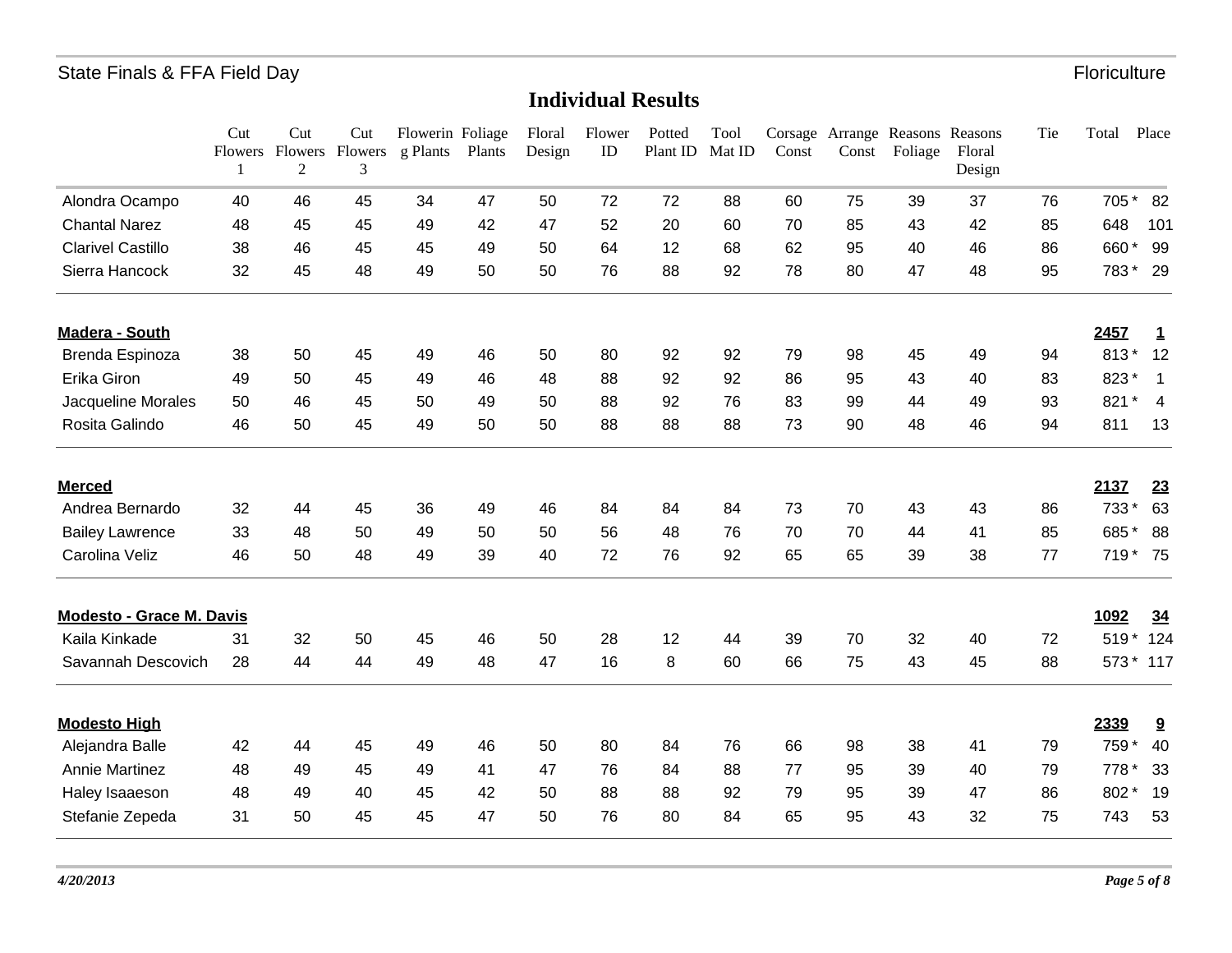|                           | Cut<br>Flowers<br>1 | Cut<br>Flowers<br>$\overline{2}$ | Cut<br>Flowers<br>3 | Flowerin Foliage<br>g Plants | Plants | Floral<br>Design | Flower<br>ID | Potted<br>Plant ID | Tool<br>Mat ID | Const | Const | Corsage Arrange Reasons Reasons<br>Foliage | Floral<br>Design | Tie | Total | Place                   |
|---------------------------|---------------------|----------------------------------|---------------------|------------------------------|--------|------------------|--------------|--------------------|----------------|-------|-------|--------------------------------------------|------------------|-----|-------|-------------------------|
| Morgan Hill - Ann Sobrato |                     |                                  |                     |                              |        |                  |              |                    |                |       |       |                                            |                  |     | 2238  | 12                      |
| Arelyz Herrera            | 45                  | 41                               | 48                  | 49                           | 50     | 42               | 80           | 60                 | 80             | 68    | 65    | 43                                         | 26               | 69  | 697   | 85                      |
| Katie Wedl                | 50                  | 50                               | 40                  | 49                           | 47     | 43               | 72           | 72                 | 84             | 73    | 90    | 39                                         | 39               | 78  | 748 * | 50                      |
| Moira Foster              | 50                  | 45                               | 32                  | 29                           | 49     | 50               | 84           | 92                 | 92             | 70    | 95    | 47                                         | 48               | 95  | 783*  | 28                      |
| Stephanie Rojas           | 50                  | 48                               | 45                  | 49                           | 47     | 47               | 80           | 48                 | 76             | 67    | 70    | 40                                         | 40               | 80  | 707 * | - 80                    |
| <b>Newman - Orestimba</b> |                     |                                  |                     |                              |        |                  |              |                    |                |       |       |                                            |                  |     | 1909  | 31                      |
| Cheyenne DeFehr           | 45                  | 32                               | 45                  | 45                           | 49     | 50               | 44           | 48                 | 56             | 63    | 75    | 43                                         | 46               | 89  | 641   | $\star$<br>104          |
| Luis Garcia               | 27                  | 45                               | 48                  | 45                           | 42     | 47               | 44           | 36                 | 60             | 59    | 60    | 37                                         | 30               | 67  | 580*  | 116                     |
| <b>Stephanie Olivares</b> | 38                  | 41                               | 48                  | 49                           | 49     | 47               | 72           | 48                 | 68             | 77    | 78    | 35                                         | 38               | 73  | 688*  | 87                      |
| <u>Orosi</u>              |                     |                                  |                     |                              |        |                  |              |                    |                |       |       |                                            |                  |     | 2206  | <u>16</u>               |
| Alejandra Barajas         | 42                  | 50                               | 48                  | 49                           | 47     | 50               | 48           | 68                 | 84             | 76    | 95    | 39                                         | 40               | 79  | 736 * | 60                      |
| Indira Bonilly            | 46                  | 46                               | 45                  | 45                           | 47     | 43               | 60           | 76                 | 84             | 75    | 85    | 39                                         | 40               | 79  | 731   | 67<br>$^\star$          |
| <b>Isamar Quinonez</b>    | 42                  | 46                               | 45                  | 49                           | 47     | 50               | 72           | 44                 | 92             | 76    | 99    | 37                                         | 40               | 77  | 739 * | 57                      |
| Mirella Queredo           | 27                  | 34                               | 45                  | 49                           | 47     | 47               | 52           | 52                 | 84             | 58    | 75    | 35                                         | 40               | 75  | 645   | 102                     |
| <b>Parlier</b>            |                     |                                  |                     |                              |        |                  |              |                    |                |       |       |                                            |                  |     | 2074  | 27                      |
| Ariana Lopez              | 32                  | 50                               | 46                  | 45                           | 48     | 50               | 28           | 56                 | 72             | 64    | 92    | 39                                         | 39               | 78  | 661   | $\ast$<br>97            |
| <b>Celest Lopez</b>       | 33                  | 48                               | 50                  | 49                           | 50     | 50               | 40           | 40                 | 76             | 78    | 80    | 35                                         | 40               | 75  | 669   | 94                      |
| Rosa Garza                | 40                  | 50                               | 45                  | 42                           | 47     | 47               | 72           | 60                 | 92             | 77    | 95    | 37                                         | 40               | 77  | 744 * | 52                      |
| <b>San Luis Obispo</b>    |                     |                                  |                     |                              |        |                  |              |                    |                |       |       |                                            |                  |     | 2426  | $\overline{\mathbf{4}}$ |
| <b>Caitlin Stanton</b>    | 50                  | 50                               | 45                  | 49                           | 47     | 48               | 84           | 76                 | 92             | 89    | 98    | 43                                         | 44               | 87  | 815*  | 10                      |
| <b>Emily Lewis</b>        | 48                  | 50                               | 45                  | 45                           | 47     | 50               | 80           | 96                 | 88             | 84    | 95    | 40                                         | 50               | 90  | 818*  | $\overline{7}$          |
| Maddie Mundorf            | 50                  | 50                               | 45                  | 49                           | 50     | 50               | 80           | 80                 | 92             | 68    | 85    | 47                                         | 47               | 94  | 793*  | - 22                    |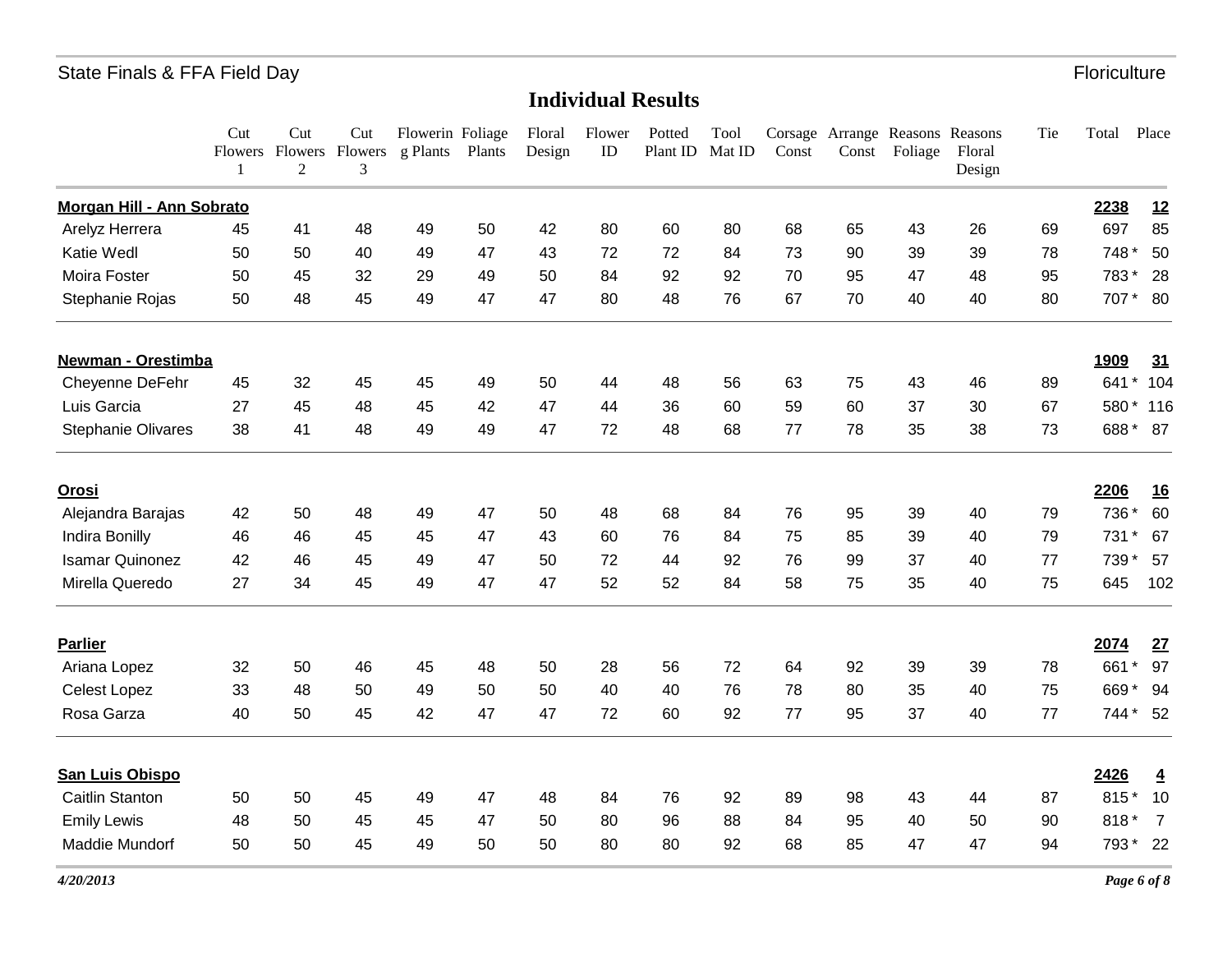|                         | Cut<br>1 | Cut<br>Flowers Flowers Flowers<br>$\mathfrak{2}$ | Cut<br>3 | Flowerin Foliage<br>g Plants | Plants | Floral<br>Design | Flower<br>ID | Potted<br>Plant ID | Tool<br>Mat ID | Const | Const | Corsage Arrange Reasons Reasons<br>Foliage | Floral<br>Design | Tie | Total | Place          |
|-------------------------|----------|--------------------------------------------------|----------|------------------------------|--------|------------------|--------------|--------------------|----------------|-------|-------|--------------------------------------------|------------------|-----|-------|----------------|
| <b>Tess Dudich</b>      | 31       | 45                                               | 43       | 45                           | 42     | 50               | 76           | 88                 | 88             | 78    | 75    | 40                                         | 45               | 85  | 746   | 51             |
| Santa Maria - Righetti  |          |                                                  |          |                              |        |                  |              |                    |                |       |       |                                            |                  |     | 1686  | 33             |
| Jessica Wilkin          | 49       | 46                                               | 40       | 49                           | 47     | 48               | 8            | 4                  | 36             | 61    | 83    | 36                                         | 26               | 62  | 533   | 123            |
| Johana Montejano        | 40       | 46                                               | 40       | 49                           | 39     | 40               | 16           | 24                 | 52             | 61    | 75    | 39                                         | 36               | 75  | 557   | 119            |
| Johna Emerick           | 40       | 50                                               | 48       | 49                           | 42     | 47               | 8            | 28                 | $\overline{4}$ | 69    | 80    | 40                                         | 40               | 80  | 545   | $\star$<br>121 |
| Stephanie McKeena       | 38       | 46                                               | 50       | 49                           | 46     | 50               | 16           | 12                 | 52             | 58    | 80    | 39                                         | 48               | 87  |       | 584 * 115      |
| <b>Santa Rosa</b>       |          |                                                  |          |                              |        |                  |              |                    |                |       |       |                                            |                  |     | 2204  | 17             |
| Haley Lyons             | 31       | 50                                               | 48       | 45                           | 48     | 48               | 32           | 28                 | 68             | 71    | 60    | 45                                         | 40               | 85  | 614   | 109            |
| Lana Trapp              | 46       | 32                                               | 45       | 49                           | 47     | 50               | 76           | 80                 | 88             | 87    | 95    | 43                                         | 45               | 88  | 783*  | 30             |
| <b>Madison Garzoli</b>  | 31       | 33                                               | 34       | 49                           | 44     | 50               | 76           | 72                 | 84             | 80    | 95    | 47                                         | 44               | 91  | 739   | 55             |
| Sarah Craig             | 50       | 46                                               | 45       | 49                           | 48     | 50               | 40           | 44                 | 80             | 77    | 70    | 42                                         | 41               | 83  | 682*  | 90             |
| Selma                   |          |                                                  |          |                              |        |                  |              |                    |                |       |       |                                            |                  |     | 2281  | <u>10</u>      |
| Angelina Garcia         | 33       | 48                                               | 48       | 45                           | 44     | 50               | 64           | 76                 | 92             | 66    | 90    | 40                                         | 32               | 72  | 728 * | 69             |
| Brianna Jimenez         | 46       | 44                                               | 46       | 45                           | 49     | 50               | 72           | 68                 | 84             | 75    | 80    | 39                                         | 39               | 78  | 737 * | 59             |
| Erika Ramirez           | 50       | 50                                               | 45       | 49                           | 48     | 50               | 80           | 96                 | 92             | 76    | 98    | 40                                         | 42               | 82  | 816*  | 9              |
| Jessica Helm            | 45       | 50                                               | 45       | 45                           | 50     | 50               | 56           | 84                 | 80             | 71    | 70    | 40                                         | 41               | 81  | 727   | 70             |
| St. Helena              |          |                                                  |          |                              |        |                  |              |                    |                |       |       |                                            |                  |     | 2443  | $\overline{2}$ |
| <b>Carlos Gutierrez</b> | 50       | 50                                               | 45       | 49                           | 50     | 50               | 80           | 92                 | 88             | 74    | 99    | 50                                         | 44               | 94  | 821   | 3              |
| Jessica Bernal          | 50       | 48                                               | 45       | 45                           | 49     | 48               | 80           | 88                 | 88             | 84    | 99    | 45                                         | 45               | 90  | 814   | 11             |
| Karen Gutierrez         | 50       | 46                                               | 45       | 41                           | 47     | 50               | 80           | 60                 | 92             | 76    | 95    | 44                                         | 46               | 90  | 772   | 37             |
| Nancy Hernandez         | 48       | 48                                               | 48       | 49                           | 48     | 50               | 84           | 84                 | 92             | 74    | 90    | 47                                         | 46               | 93  | 808 * | 14             |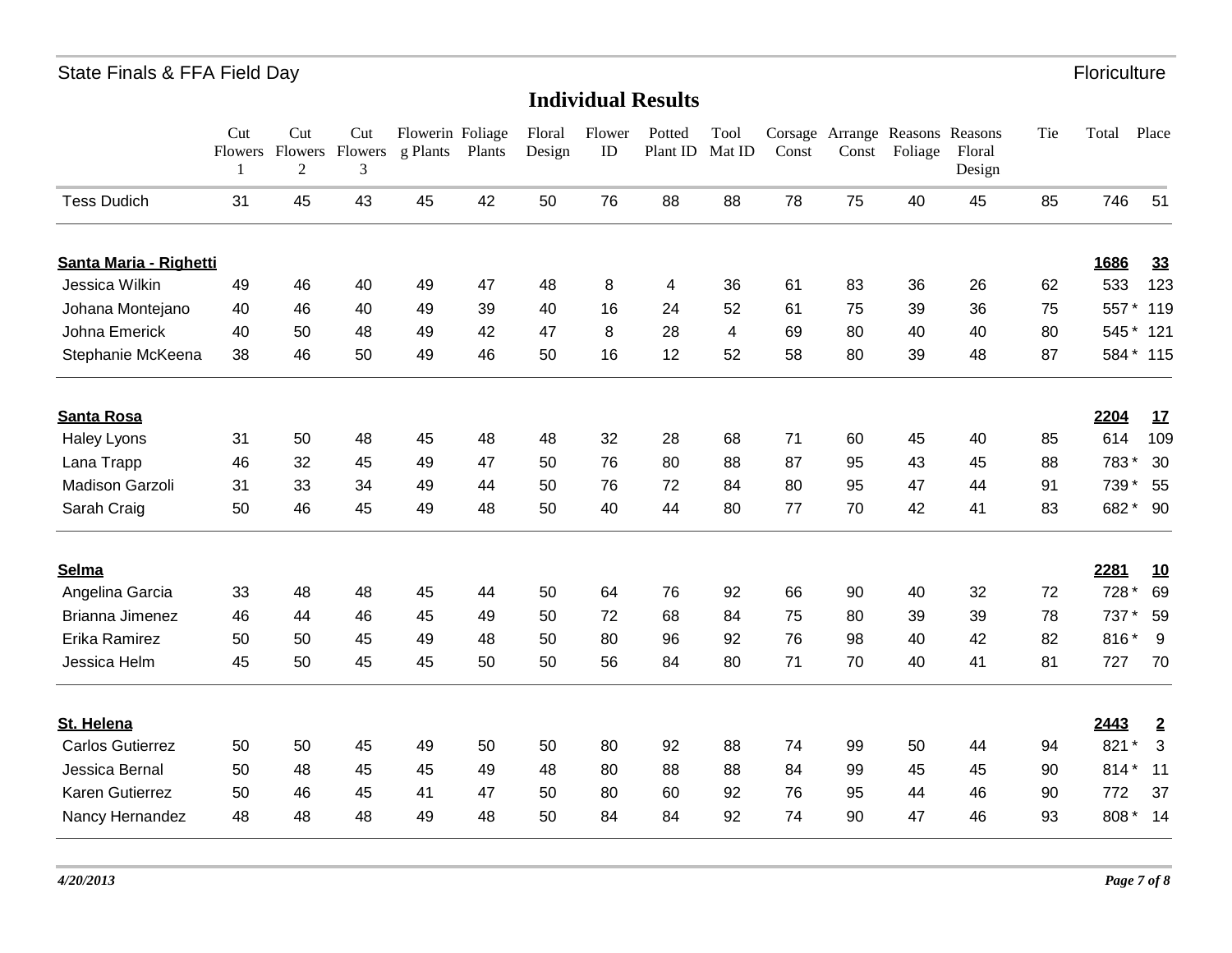#### **Individual Results**

|                          | Cut<br><b>Flowers</b> | Cut<br><b>Flowers</b><br>2 | Cut<br>Flowers<br>3 | Flowerin Foliage<br>g Plants | Plants | Floral<br>Design | Flower<br>ID | Potted<br>Plant ID | Tool<br>Mat ID | Corsage<br>Const | Arrange<br>Const | Foliage | Reasons Reasons<br>Floral<br>Design | Tie | Total    | Place      |
|--------------------------|-----------------------|----------------------------|---------------------|------------------------------|--------|------------------|--------------|--------------------|----------------|------------------|------------------|---------|-------------------------------------|-----|----------|------------|
| Turlock - John H. Pitman |                       |                            |                     |                              |        |                  |              |                    |                |                  |                  |         |                                     |     | 2232     | <u> 14</u> |
| Megan Beaman             | 46                    | 49                         | 45                  | 49                           | 49     | 48               | 88           | 48                 | 84             | 64               | 80               | 35      | 38                                  | 73  | 723 *    | -74        |
| Natalee Atwood           | 48                    | 50                         | 45                  | 45                           | 48     | 40               | 88           | 84                 | 92             | 65               | 95               | 37      | 37                                  | 74  | $774*$   | 36         |
| Tiya Eskandar            | 42                    | 48                         | 45                  | 49                           | 47     | 42               | 76           | 72                 | 84             | 72               | 80               | 38      | 40                                  | 78  | 735 * 61 |            |
| Woodland                 |                       |                            |                     |                              |        |                  |              |                    |                |                  |                  |         |                                     |     | 2167     | 20         |
| Alesia Caballero         | 39                    | 48                         | 48                  | 49                           | 50     | 50               | 60           | 20                 | 76             | 57               | 98               | 40      | 40                                  | 80  | 675      | 92         |
| Ofelia Vasquez           | 45                    | 50                         | 44                  | 49                           | 47     | 50               | 72           | 60                 | 80             | 68               | 90               | 38      | 40                                  | 78  | 733 *    | 64         |
| Rocio Verduzco           | 48                    | 40                         | 45                  | 49                           | 47     | 50               | 76           | 72                 | 84             | 76               | 98               | 39      | 35                                  | 74  | 759 *    | -41        |
| Stephanie Arellano       | 42                    | 44                         | 34                  | 49                           | 48     | 43               | 56           | 52                 | 80             | 76               | 75               | 38      | 38                                  | 76  | 675      | 93         |

Ties Broken by Reasons. Top three scores used to calculate team score.  $\blacksquare$ 

| <b>Class</b>             | Max Score Official Cut 1 Cut 2 Cut 3 |      |   |                |   |
|--------------------------|--------------------------------------|------|---|----------------|---|
| 01 Cut Flowers 1         | 50                                   | 4213 | 1 | $\overline{2}$ | 4 |
| 02 Cut Flowers 2         | 50                                   | 1324 | 2 | 1              | 4 |
| 03 Cut Flowers 3         | 50                                   | 3241 | 1 | 2              | 3 |
| 04 Flowering Plants      | 50                                   | 4213 | 3 | 1              | 3 |
| 05 Foliage Plants        | 50                                   | 2134 | 1 | 2              | 2 |
| 06 Floral Design         | 50                                   | 2413 | 2 | 3              | 4 |
| 07 Flower ID             | 100                                  |      |   |                |   |
| 08 Potted Plant ID       | 100                                  |      |   |                |   |
| 09 Tool & Mat ID         | 100                                  |      |   |                |   |
| 10 Corsage Const         | 100                                  |      |   |                |   |
| 11 Arrange Const         | 100                                  |      |   |                |   |
| 12 Reasons Foliage       | 50                                   |      |   |                |   |
| 13 Reasons Floral Design | 50                                   |      |   |                |   |
|                          |                                      |      |   |                |   |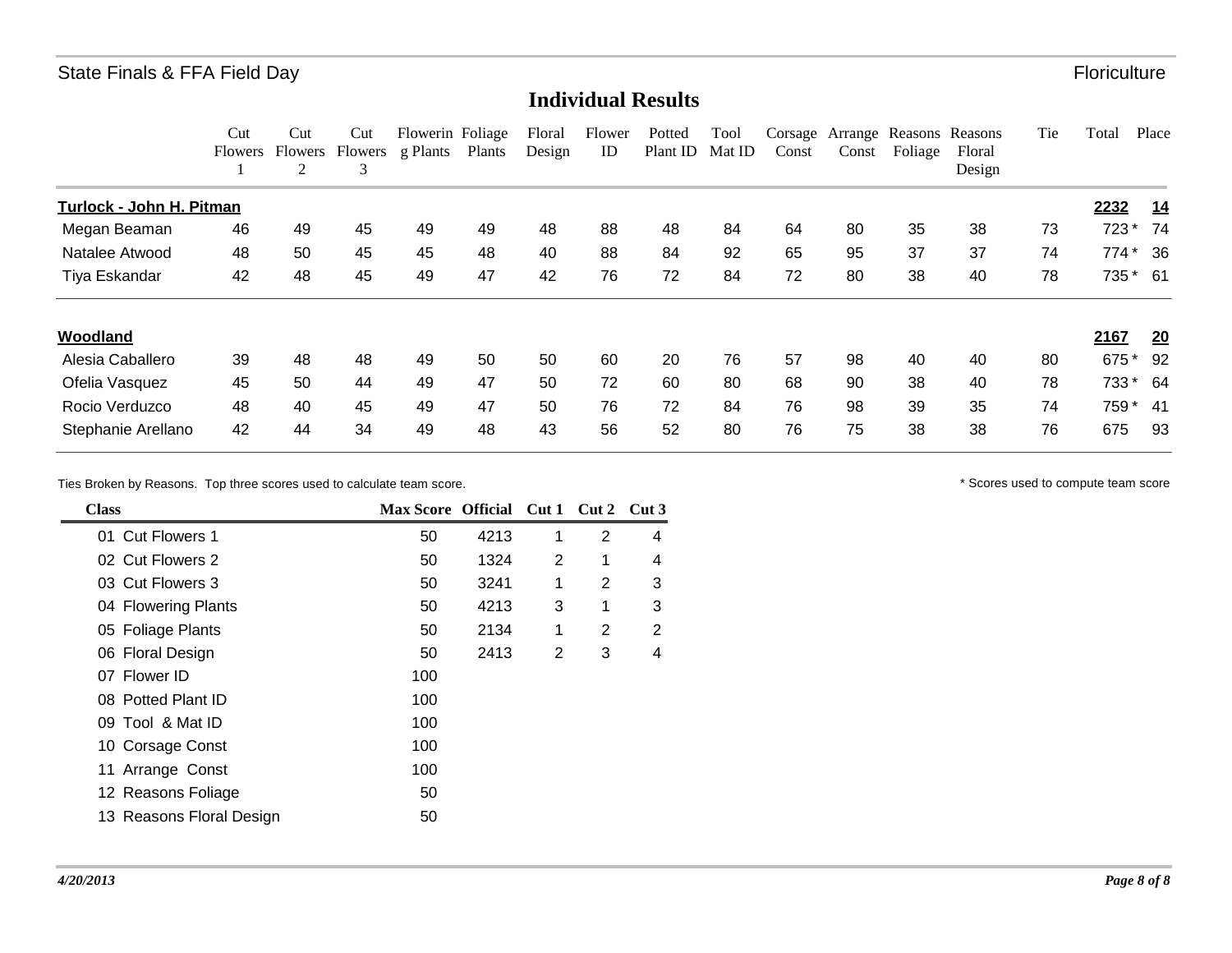## **Team Results**

|                           | Cut<br>1 | Cut<br>$\overline{2}$ | 3   | Cut Flowerin Foliage<br>Flowers Flowers Flowers g Plants | Plants | Design | Floral Flower | Potted<br>ID Plant ID | Tool<br>Mat ID | Const |     | Corsage Arrange Reasons Reasons<br>Const Foliage | Floral<br>Design | Tie | Total Place |                          |
|---------------------------|----------|-----------------------|-----|----------------------------------------------------------|--------|--------|---------------|-----------------------|----------------|-------|-----|--------------------------------------------------|------------------|-----|-------------|--------------------------|
| Altaville - Bret Harte    | 129      | 149                   | 133 | 123                                                      | 142    | 150    | 240           | 216                   | 256            | 229   | 225 | 120                                              | 136              | 256 | 2248        | 11                       |
| Arbuckle - Pierce         | 108      | 128                   | 131 | 122                                                      | 130    | 117    | 104           | 64                    | 228            | 210   | 225 | 119                                              | 105              | 224 | 1791        | 32                       |
| Atwater                   | 144      | 150                   | 135 | 148                                                      | 145    | 150    | 228           | 272                   | 260            | 226   | 275 | 132                                              | 146              | 278 | 2411        | $\overline{7}$           |
| Bakersfield               | 138      | 130                   | 138 | 143                                                      | 121    | 141    | 148           | 180                   | 184            | 207   | 235 | 122                                              | 121              | 243 | 2008        | 29                       |
| Bakersfield - North       | 127      | 141                   | 131 | 123                                                      | 139    | 148    | 200           | 212                   | 264            | 202   | 230 | 126                                              | 139              | 265 | 2182        | 19                       |
| Caruthers                 | 137      | 145                   | 141 | 143                                                      | 144    | 144    | 228           | 228                   | 248            | 245   | 288 | 136                                              | 134              | 270 | 2361        | 8                        |
| Ceres - Central Vall      | 132      | 139                   | 141 | 147                                                      | 140    | 148    | 196           | 212                   | 244            | 214   | 275 | 124                                              | 125              | 249 | 2237        | 13                       |
| Escalon                   | 143      | 147                   | 135 | 139                                                      | 138    | 150    | 264           | 280                   | 276            | 227   | 272 | 123                                              | 139              | 262 | 2433        | 3                        |
| Escondido                 | 116      | 122                   | 141 | 147                                                      | 135    | 148    | 208           | 140                   | 260            | 209   | 270 | 113                                              | 120              | 233 | 2129        | 24                       |
| Escondido - San Pa        | 146      | 142                   | 142 | 119                                                      | 144    | 148    | 248           | 148                   | 204            | 192   | 235 | 117                                              | 119              | 236 | 2104        | 26                       |
| Eureka                    | 113      | 135                   | 135 | 143                                                      | 141    | 147    | 212           | 228                   | 256            | 213   | 250 | 124                                              | 123              | 247 | 2220        | 15                       |
| Firebaugh                 | 131      | 138                   | 139 | 145                                                      | 126    | 132    | 184           | 184                   | 224            | 206   | 225 | 102                                              | 84               | 186 | 2020        | 28                       |
| <b>Galt-Liberty Ranch</b> | 148      | 149                   | 134 | 143                                                      | 146    | 145    | 232           | 276                   | 272            | 227   | 268 | 138                                              | 136              | 274 | 2414        | 5                        |
| Hanford                   | 146      | 140                   | 138 | 143                                                      | 141    | 150    | 244           | 276                   | 272            | 212   | 265 | 138                                              | 146              | 284 | 2411        | 6                        |
| Lancaster - Antelop       | 121      | 144                   | 130 | 144                                                      | 141    | 139    | 180           | 188                   | 248            | 207   | 270 | 120                                              | 112              | 232 | 2144        | 22                       |
| Livingston                | 119      | 122                   | 128 | 143                                                      | 132    | 136    | 160           | 128                   | 224            | 203   | 243 | 109                                              | 105              | 214 | 1952        | 30                       |
| Lodi                      | 119      | 143                   | 135 | 139                                                      | 139    | 144    | 196           | 224                   | 248            | 198   | 250 | 128                                              | 126              | 254 | 2189        | 18                       |
| Lodi - Tokay              | 134      | 150                   | 138 | 148                                                      | 144    | 150    | 172           | 180                   | 264            | 212   | 265 | 84                                               | 88               | 172 | 2129        | 25                       |
| Los Molinos               | 110      | 137                   | 138 | 128                                                      | 146    | 150    | 212           | 172                   | 248            | 200   | 250 | 126                                              | 131              | 257 | 2148        | 21                       |
| Madera - South            | 137      | 146                   | 135 | 148                                                      | 141    | 148    | 256           | 276                   | 260            | 248   | 292 | 132                                              | 138              | 270 | 2457        | $\overline{\phantom{0}}$ |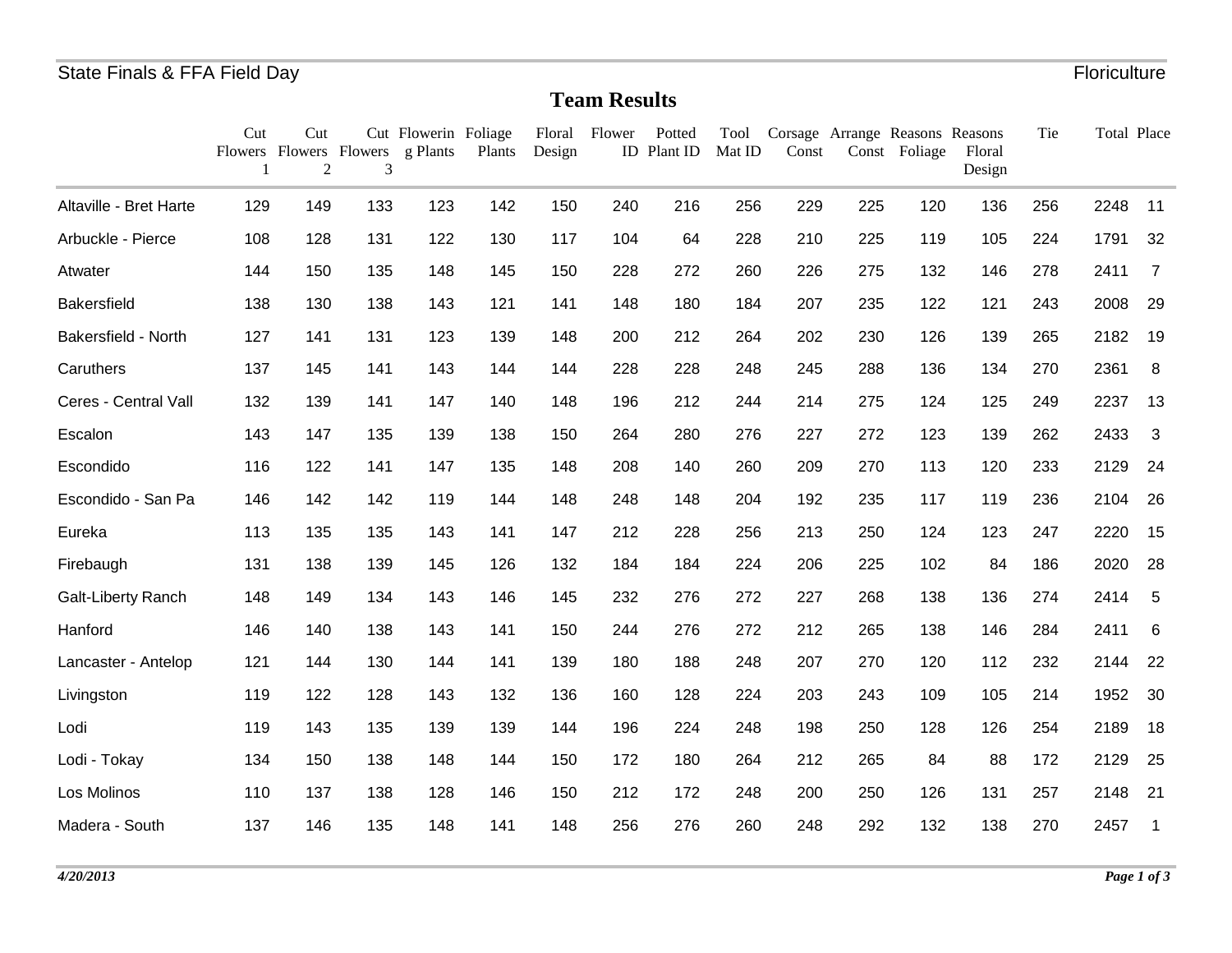## **Team Results**

|                       | Cut | Cut<br>2 | Flowers Flowers Flowers<br>3 | Cut Flowerin Foliage<br>g Plants | Plants | Floral<br>Design | Flower | Potted<br>ID Plant ID | Tool<br>Mat ID | Const |     | Corsage Arrange Reasons Reasons<br>Const Foliage | Floral<br>Design | Tie | Total Place |                |
|-----------------------|-----|----------|------------------------------|----------------------------------|--------|------------------|--------|-----------------------|----------------|-------|-----|--------------------------------------------------|------------------|-----|-------------|----------------|
| Merced                | 111 | 142      | 143                          | 134                              | 138    | 136              | 212    | 208                   | 252            | 208   | 205 | 126                                              | 122              | 248 | 2137        | 23             |
| Modesto - Grace M.    | 59  | 76       | 94                           | 94                               | 94     | 97               | 44     | 20                    | 104            | 105   | 145 | 75                                               | 85               | 160 | 1092        | 34             |
| Modesto High          | 138 | 142      | 130                          | 143                              | 129    | 147              | 244    | 256                   | 256            | 222   | 288 | 116                                              | 128              | 244 | 2339        | -9             |
| Morgan Hill - Ann S   | 150 | 143      | 117                          | 127                              | 143    | 140              | 236    | 212                   | 252            | 210   | 255 | 126                                              | 127              | 253 | 2238        | 12             |
| Newman - Orestimb     | 110 | 118      | 141                          | 139                              | 140    | 144              | 160    | 132                   | 184            | 199   | 213 | 115                                              | 114              | 229 | 1909        | 31             |
| Orosi                 | 130 | 142      | 138                          | 143                              | 141    | 143              | 180    | 188                   | 260            | 227   | 279 | 115                                              | 120              | 235 | 2206        | 16             |
| Parlier               | 105 | 148      | 141                          | 136                              | 145    | 147              | 140    | 156                   | 240            | 219   | 267 | 111                                              | 119              | 230 | 2074        | 27             |
| San Luis Obispo       | 148 | 150      | 135                          | 143                              | 144    | 148              | 244    | 252                   | 272            | 241   | 278 | 130                                              | 141              | 271 | 2426        | $\overline{4}$ |
| Santa Maria - Righe   | 118 | 142      | 138                          | 147                              | 127    | 137              | 40     | 64                    | 108            | 188   | 235 | 118                                              | 124              | 242 | 1686        | 33             |
| Santa Rosa            | 127 | 111      | 124                          | 147                              | 139    | 150              | 192    | 196                   | 252            | 244   | 260 | 132                                              | 130              | 262 | 2204        | 17             |
| Selma                 | 129 | 142      | 139                          | 139                              | 141    | 150              | 216    | 240                   | 268            | 217   | 268 | 119                                              | 113              | 232 | 2281        | 10             |
| St. Helena            | 148 | 146      | 138                          | 143                              | 147    | 148              | 244    | 264                   | 268            | 232   | 288 | 142                                              | 135              | 277 | 2443        | $\overline{2}$ |
| Turlock - John H. Pit | 136 | 147      | 135                          | 143                              | 144    | 130              | 252    | 204                   | 260            | 201   | 255 | 110                                              | 115              | 225 | 2232        | 14             |
| Woodland              | 132 | 138      | 137                          | 147                              | 144    | 150              | 208    | 152                   | 240            | 201   | 286 | 117                                              | 115              | 232 | 2167        | 20             |